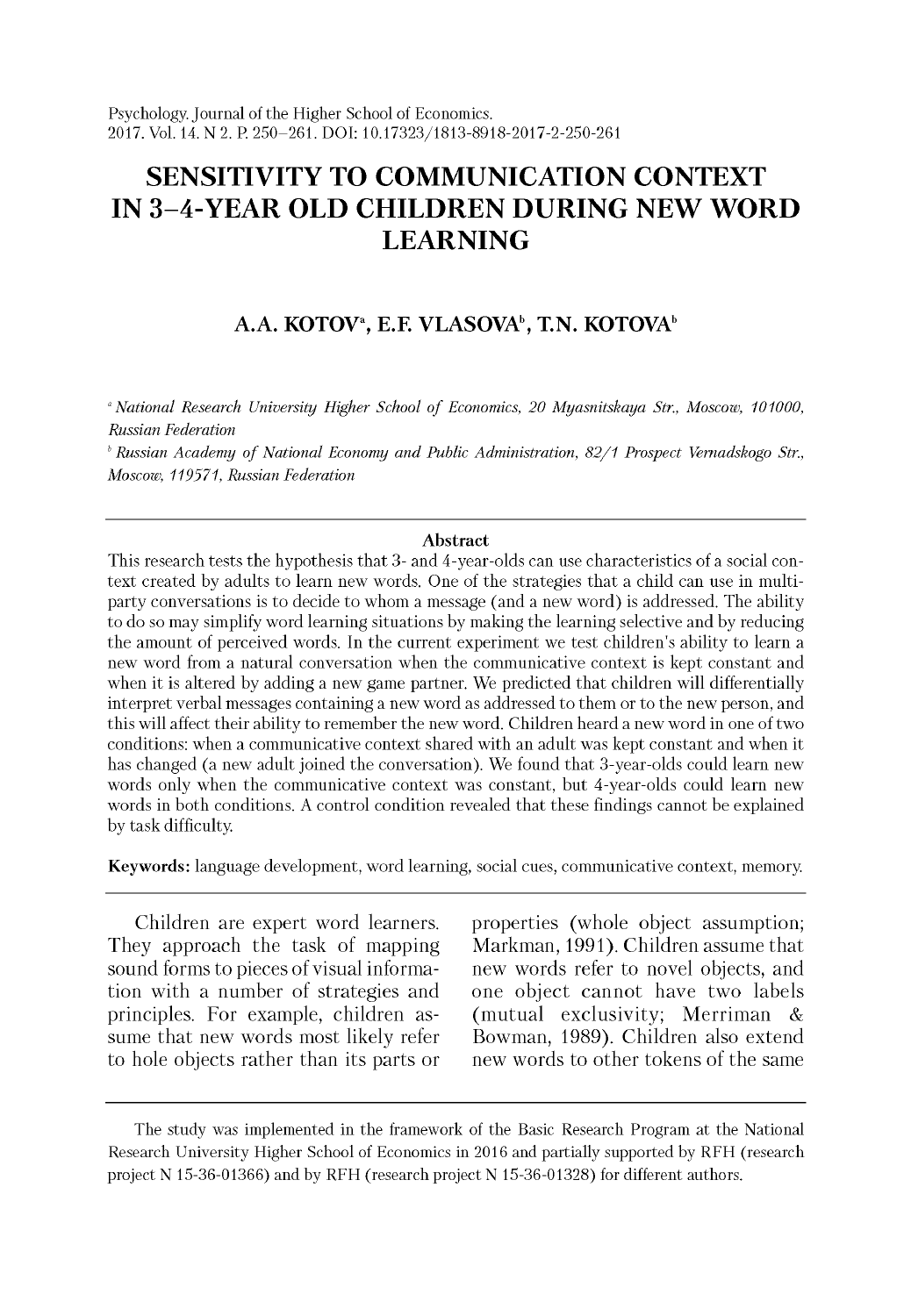category based on colour or shape similarity (Carey & Bartlett, 1978; Landau, Smith, & Jones, 1998). All these findings, however, were obtained in situations when the named objects were perceptually salient and stood out in naming contexts (Vlach & Sandhofer, 2011). This does not always apply to natural word learning situations. In real life objects are rarely isolated. Instead, they frequently appear among other objects as parts of a child's activity. In the current research we investigate children's ability to rely on subtle characteristics of social contexts to figure out meanings of new words.

Previous research shows that young children are sensitive to social information in word learning situations to infer the speaker's referential intent. For example children can take into account the speaker's previous experience with objects to identify the referent of a new word. Children as young as 1 year of age can remember what the speaker has and has not already seen and use this knowledge to interpret subsequent reference. If the speaker is excited children interpret their reference as about a new object they have not seen yet (Tomasello & Haberl, 2003). Additionally, children as young as 13 months can map a new word to its referent only if naming is accompanied by looking and pointing to the object. If an adult looks away while saying a new word children don't map this word to the object even if they were looking at the object themselves at that time (Woodward, 2004).

The speaker's knowledge state and communicative intention is not the only kind of social information that children rely on in word learning situations. Around 2 years of age children become sensitive to the conventionality assumption — the idea that word meanings are not person-specific, but are rather shared between all adults. For example, in Henderson and Graham study (2005) 2-year-old children were asked to find an object named by the experimenter with a novel word. The experimenter then left, and a new person came in and asked the child to give him that object. Children younger than 2 years did not succeed at this task suggesting they do not yet understand that word meanings are shared between different adults. Children of 2 years and older could successfully identify the target suggesting they do not only rely on pure associations between people, words and objects, but have a deeper social understanding of reference and its conventionality.

Interestingly, 3 year olds understand that not all the utterances of an adult are conventional, i.e. their meanings do not have to be known by all members of the linguistic community. Sometimes a word might have a meaning known only to the person who uses it and to their listener. Thus, in the Diesendruck and Markson experiment (2001) 3-year-old children saw two novel objects, one of which was named by a new word (for example "zev"). After that, a toy puppet appeared (who did not hear the naming) and asked the child to give her one of the objects using another new word (for example, "dax"). If children interpreted the new word as conventional, known to all native speakers,  $-$  not only to those present in the situation, — they would choose the second object, not named by the first word, according to the principle of mutual exclusivity. This is exactly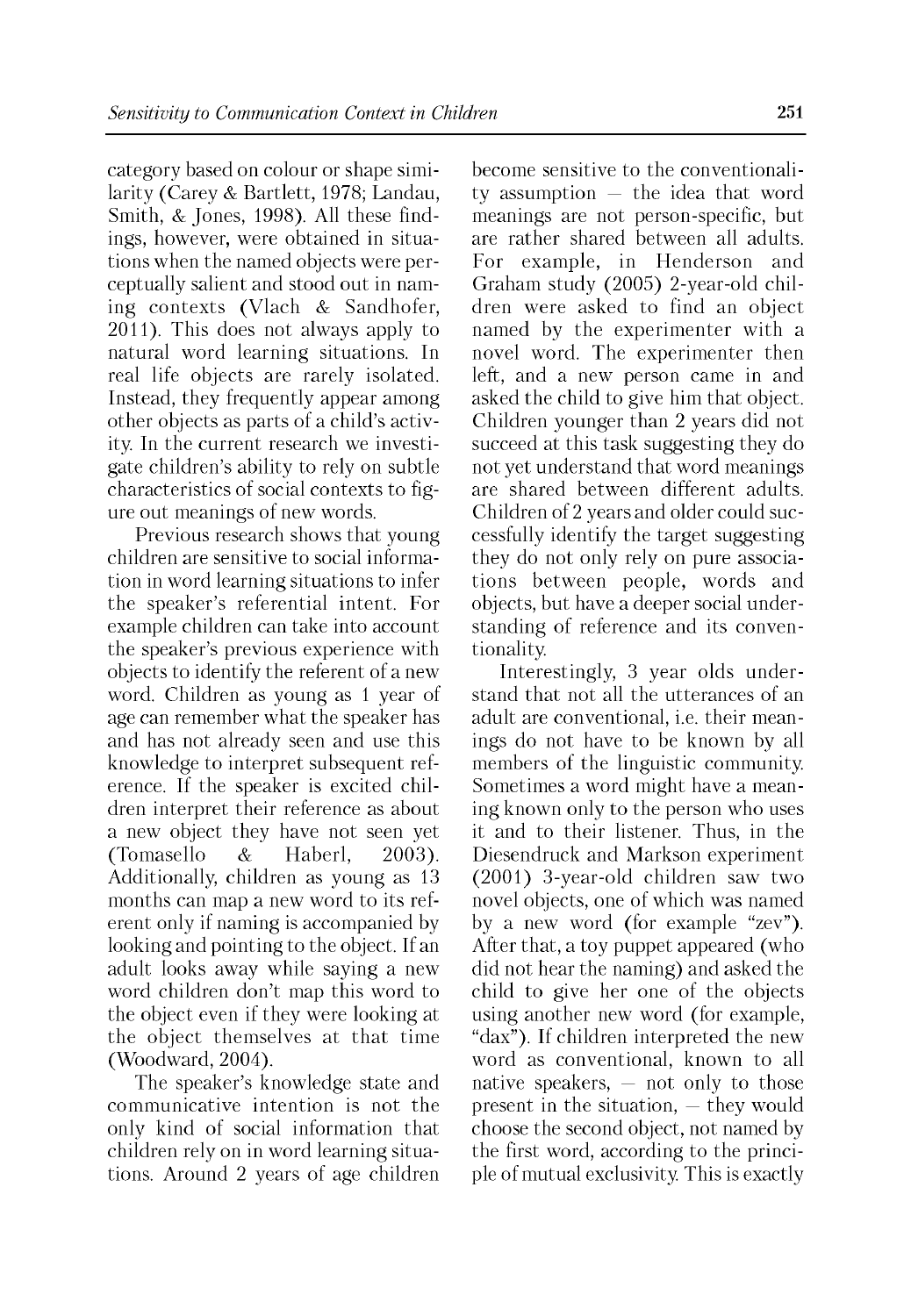what 3-year-olds did. However, if instead of a new label the experimenter gave children a random fact about one of the objects (for example, "that thing was given to me by my grandfather") and then the puppet asked the child to give her one of the objects using another random fact, children were choosing objects randomly. In that case they weren't relating an object with a fact and they didn't expect a person not present in the situation before to know that fact.

Although preschool children already have a good grasp of the conventionality principle and understand that it may not be applied to all situations and different kinds of non-linguistic information using this principle in word learning situations may be cognitively demanding as it requires tracking other people's experiences and thinking about what each person knows vs. does not know. Such cognitive load can be especially obvious in conversations with multiple people. One of the strategies that a child can use in multi-party conversations is to decide to whom a message (and a new word) is addressed. The ability to do so may simplify word learning situations by making the learning selective and by reducing the amount of perceived words.

In the current research we investigate children's ability to infer the intended addressee of a verbal message and their ability to use this information to narrow down the number of possibilities in word learning situations. We rely on previous findings that children can track people's experiences with objects, know what's new and what's old for other people and use this information to interpret ambiguous verbal messages (Akhtar, Carpenter, & Tomasello, 1996; Moll, Carpenter, & Tomasello, 2014; O'Neill, 1996; Tomasello, 2008).

We hypothesize that new information attracts the child's attention only if the communicative context does not change (for example, same group of people keeps playing the same game). If new information is given when the communicative context has changed (for example, a new person joins the game and does not know the rules of the game), such information shouldn't attract the child's attention. In such case this information should be perceived as addressed to other people and thus may be more difficult for the child to attend. In the current experiment we test children's ability to learn a new word from a natural conversation when the communicative context is kept constant and when it is altered by adding a new game partner. We predict that children will differentially interpret verbal messages containing a new word as addressed to them or to the new person, and this will affect their ability to remember the new word.

### **Experiment 1**

## *Method*

*Participants.* Fourty-three children (24 boys) between 2 years and 7 months and 3 years and 10 months  $(M = 3$  years 6 months;  $SD = 0.7$ ) were recruited from local day care centers and playgroups in a middle income neighborhood in Moscow. All subjects were typically developing with no speech, hearing or cognitive-emotional disorders. Children were tested in a quiet area in the day care center.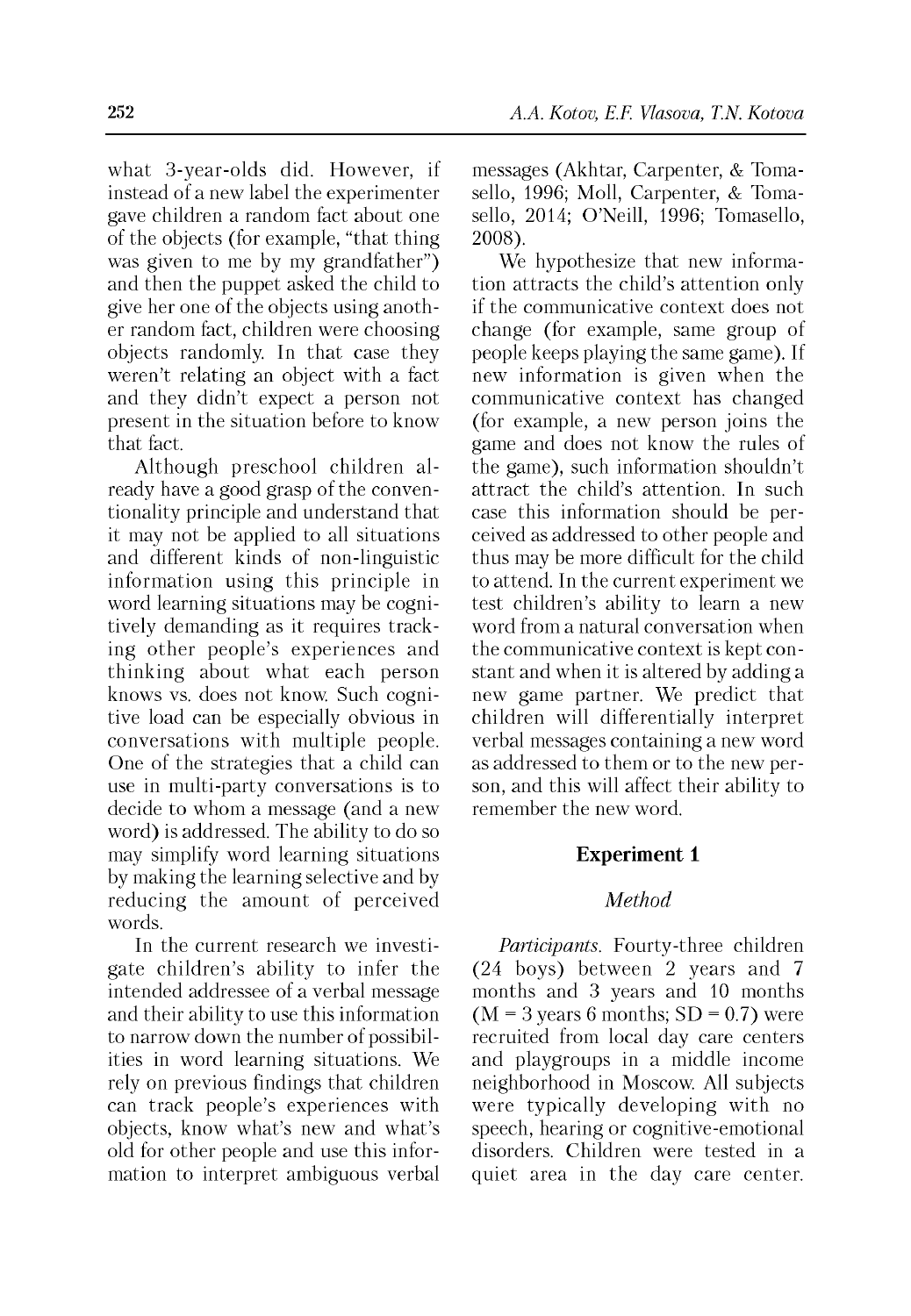Parents provided informed consent for their children to participate.

*Materials.* For the purposes of the current task we built a small maze — a wooden platform with walls  $(50\times30\times7 \text{ cm})$ . Thin wooden panels were placed inside the maze parallel to each other with gaps in different places. The maze itself was green, the panels inside were brown, and there were two yellow squares in the opposite corners on the maze. Six novel objects were used in the game (from 3 to 5 cm in length). They were of different shape, colour and material (a yellow button, a black metal ring, a green and orange earplugs, a red bead and a ceramic lid from a toy kettle).

A thin plastic stick (about 10 cm in length) was used to manipulate the target object. At the beginning of the game all six objects were placed by the walls of the maze in the sections divided by panels (see Figure 1). Children saw all 6 objects for the duration of the task. The experimenter sat across the table from the child and the assistant who sat next to the child.

*Procedure.* The experimental procedure consisted of the play phase and the testing phase.

*Play phase.* At the beginning of the experiment children were given the following game instruction: "Imagine that this is a zoo. These are cages and paths <pointing at the sections>, and these are animals <pointing at the objects by the walls>. Help this animal <pointing at the target> get to its cage <pointing at the yellow square in the opposite corner>. This is a stick you should use in order to do this. You can't use your hands".

When the child was about half through the maze, the experimenter pretended that he should use a phone for a moment and asked him/her to stop and put the stick away. Then the

#### *Figure 1* A schematic representation of the experimental set up  $(E1 -$  experimenter,  $E2 -$  assistant,  $C - child$ )

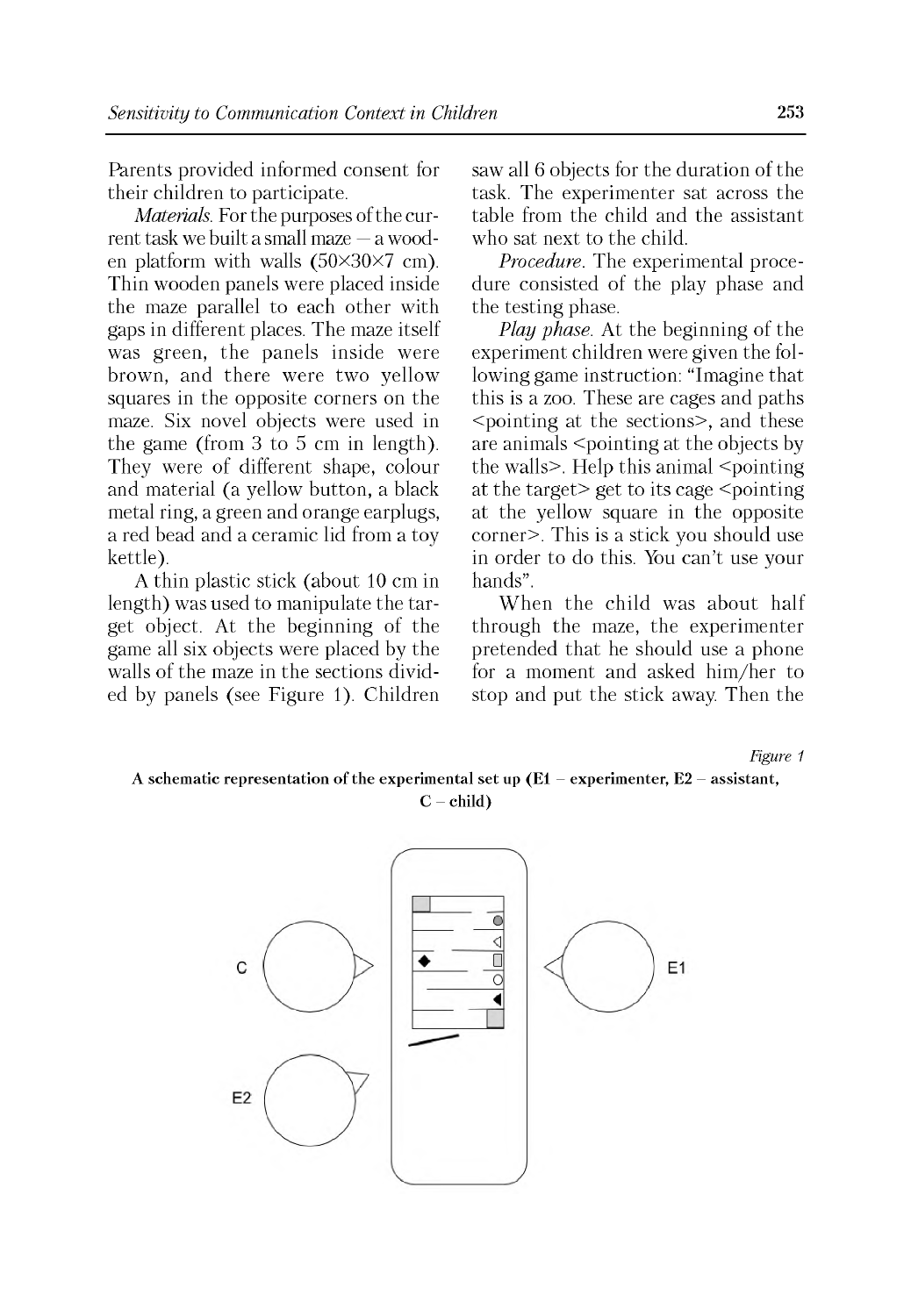experimenter said the instruction again in the same manner but this time using a naming phrase with a novel word to refer to the target: "Imagine that this is a zoo. These are cages and paths, and these are animals. This is *bica/moza* (which novel word was used was counterbalanced across conditions and participants). This is a stick you can use to help *bica/moza* get to its cage. You can't touch *bica/moza* with your hands". The experimenter tried to create the impression that it was exactly the same instruction, and she was saying the new word several times intentionally.

All participants were randomly assigned to one of the two experimental conditions. In one condition that we will refer to as the «change» condition, the communicative context was altered before the second instruction was given. In this condition the child started the game only with the experimenter, and before the second instruction the assistant joined the game. The assistant was waiting behind the door and entered the room at a sign from the experimenter. In the other condition that we will refer to as the «no change» condition the assistant was sitting next to the child through the whole experiment, and therefore, there was no change to the communicative context. These conditions were aligned because children were distracted in the same degree by the experimenter's phone before the assistant joined and before the repeating of the instruction.

In the current experimental set up the second instruction should be interpreted differently by the child depending on the condition. In the change condition the second instruction should be understood as addressed to the assistant who was not familiar with the game. In this case the child's attention to the new information may be attenuated and the new word could easily be missed and not learned. In the no change condition the second instruction couldn't be interpreted as addressed to the assistant as she was present from the beginning of the game and was familiar with the initial instruction. In this case the child's attention should be attracted to the new information, and the second instruction should be interpreted as an important addition to the rules of the game. We predict that children in this condition should more easily pick the new word from the experimenter's message and learn it.

The second instruction was delivered in the exactly the same manner in both conditions. While saying the second instruction the experimenter was looking at the maze and did not maintain eye contact with the child or the assistant. Except for the greeting the assistant didn't say anything to either the child or the experimenter, didn't take part in the game, and watched it. Thus the two condition were identical in all respects except for the time when the assistant joined the game  $-$  at the beginning or before the second instruction.

*Testing.* The purpose of the test phase was to assess children's memory of the new word mentioned in the second instruction. The test phase occurred 10-15 minutes after the game was over. During the 10-15-minute break the child played a game not related to the experimental one with other children. The assistant was present during the test in both conditions and was sitting next to the child across the table from the experimenter.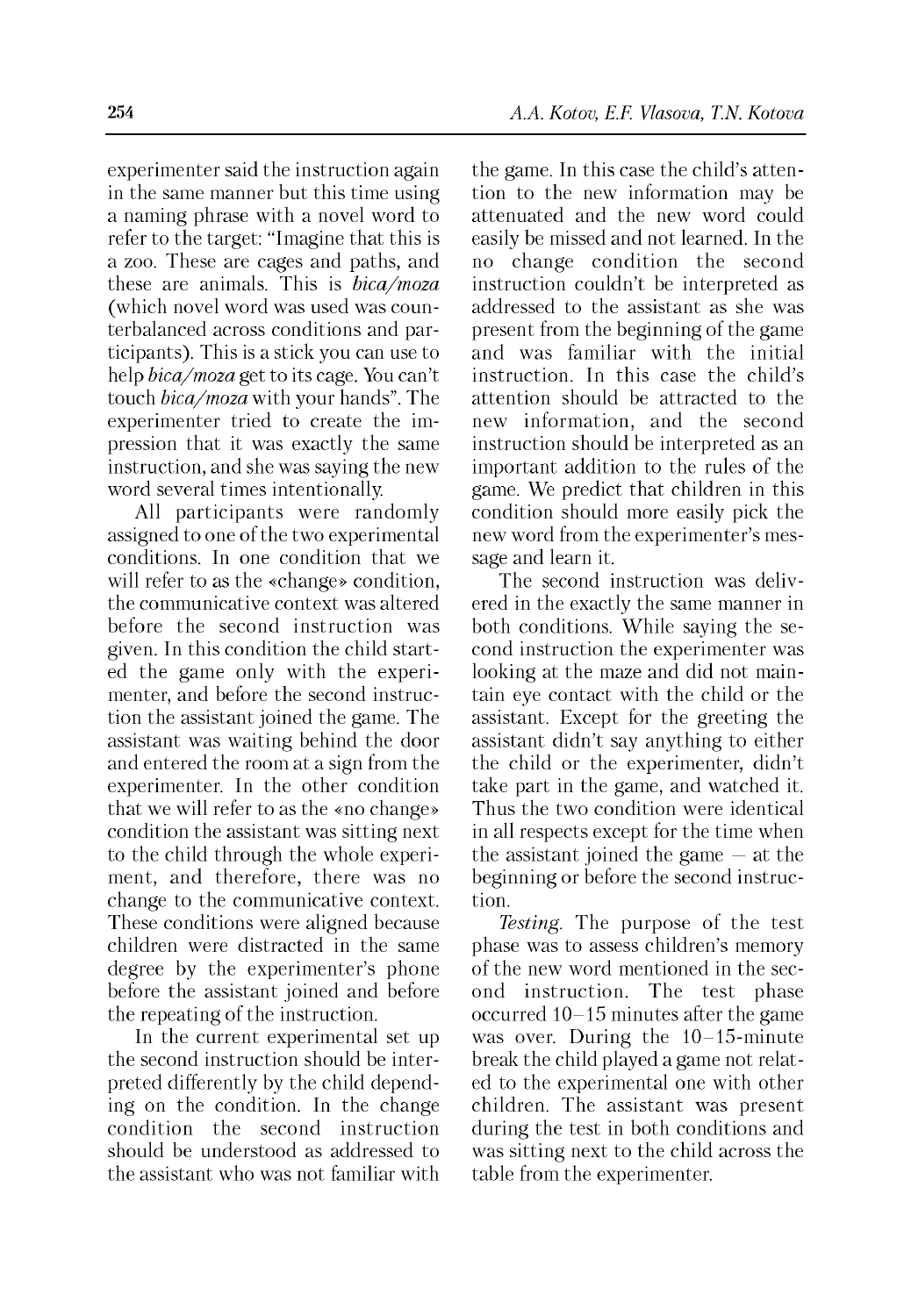In the test phase all six objects including the target were placed on the table. The experimenter asked the child to give him the *bica/moza.* The child's choice was categorized as either correct (the target object that the child moved across the maze) or incorrect (any other object). We predicted that children would perform better (would pick the target more often) in the no change than in the change condition.

### *Results and discussion*

The purpose of this experiment was to investigate if children can differentially interpret verbal messages as addressed to them or not depending on the communicative context and if this affects children's ability to learn new words. We hypothesized that children would learn new words better if they assume that the message is addressed to them compared to a situation when they assume the message is intended for someone else. Our predictions were confirmed (see Table 1). Significantly more children picked the target object in the no change (80%) than in the change (10%) condition (test on small sample to independent proportions, *p* < 0.0001). Most children referred the new word to the target in the no change condition (80%) and didn't do so in the change condition (10%).

It's interesting to look at the incorrect choices children were making in change condition. Almost no one (4,3%) chose the object of the same shape as the target but of different colour (the earplug of different colour). Mostly (84%) they were choosing more salient objects — the button or the lid. If they chose the earplug it would mean that they do correlate some object's features such as shape with the word meaning, but not other less important features such as colour. Our results suggest that the change of communication context didn't allow children to establish the connection between the object and the word even partly and thus launch the mechanism of the formation of lexical meaning.

Overall, our results demonstrate children's sensitivity to the characteristics of communicative context in word learning. What are the mechanisms of this sensitivity and its further development? In addition to the main experiment we tested a small group of older children (8 children; M = 5.2 years) in the condition when the learning of the new word was more complicated, i.e. the second adult appeared in the middle of the task (change condition). Six out of 8 (or 75%) children remembered the new word correctly suggesting that children attended to this information in the conversation. Perhaps the sensitivity to communicative context stronger in the younger age then in the older. However, one may also suspect that 3-4-year-olds depend more on the constancy of the communicative context. They concentrate

*Table 1*

The comprehension test performance in two conditions in 3-year-olds

| <b>Conditions</b>       | Correct answers (%) | Incorrect answers $(\%)$ | <b>Total</b> |
|-------------------------|---------------------|--------------------------|--------------|
| The change condition    | 2(10)               | 18(90)                   | 20(100)      |
| The no change condition | 16 (80)             | 4 (20)                   | 20(100)      |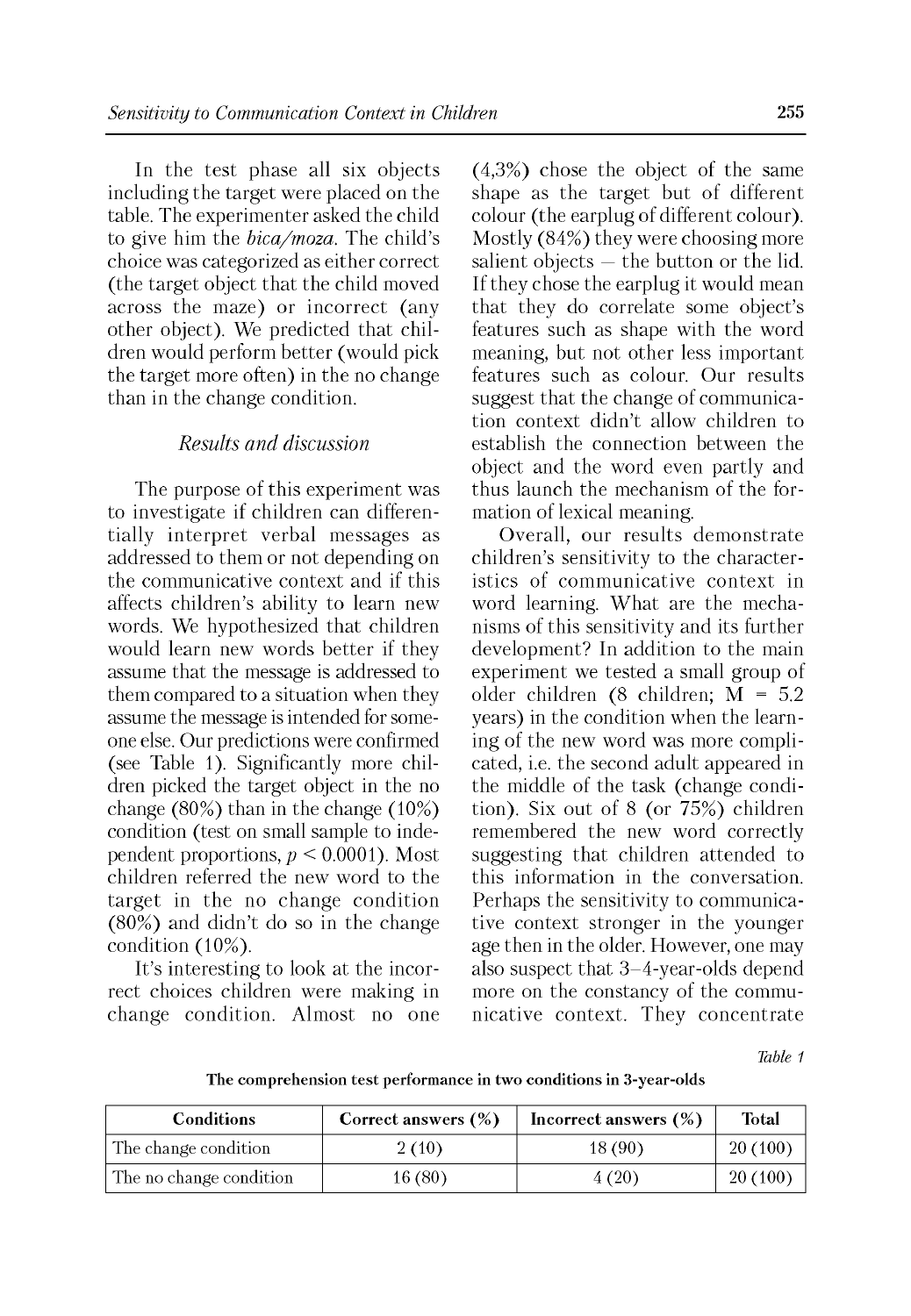more on the maze task than on anything else and any change may be disruptive for them. This hypothesis is in part confirmed by the fact that younger children spend more time on the task than older children – 7 minutes on average ( $M =$ 7.23 min;  $SD = 3.34$ ), while children older than 4 years performed the task on average in 3 minutes ( $M = 3.58$  min;  $SD = 1.12$ ). Besides, younger children had difficulties following the instructions and frequently (85%) used their hands instead of a stick. The task may have been less effortful for older children and therefore they could dedicate more resources for learning new words. We test this idea in the next experiment. We made the task more difficult by giving 4-year-old children a stick that was difficult to manipulate the objects with. If 4-year-olds are still successful at the more complicated task in the change of communication context condition, then this ability requires not just attention resources free from the main task but has age-specific cognitive mechanism in its base, a mechanism responsible for picking out the new words from adult's speech.

#### **Experiment 2**

## *Method*

*Subjects.* Twenty-two children between 3 years and 11 months and 4 years and 10 months  $(M = 4.2, SD = 0.7)$ participated.

*Materials.* We used the same materials (the maze and the objects) for this experiment but changed the stick used to move the target object along the maze. This time it was made of soft thin plastic, about 25 cm in length with a paper disc near the lower end that occluded it from the child's sight. This change increases the difficulty of the sensory-motor component of the game — the target object is now difficult to manipulate.

*Design and procedure.* Children were randomly assigned to the change and the no change conditions (11 in each). The procedure in both conditions was exactly the same as in the first experiment.

### *Results and discussion.*

For the purposes of the manipulation check we compared the time children took to complete the task in the pilot study (see above) and Experiment 2. Children took significantly more time to finish the game with the inconvenient stick ( $M = 6.48$  min; SD = 3.14). Despite that, children performed very well on the word learning task (see Table 2)

Children in both conditions picked the target object more often than is predicted by chance (binomial tests, *p* < 0.001). Additionally, there was no difference in children's identification of the target across conditions: 65% correct in the no change condition and 75% correct in the change condition (exact test on 2 independent proportions,  $p = 0.52$ ).

These findings suggest that the difference in learning new words in two conditions in 3-year-olds (Experiment 1) likely cannot explained by attentional load and rather has an age-specific underlying mechanism that supports picking out and learning new words from the adult's speech in its base.

### **General discussion**

Four-year-old children learned new words in the change of communicative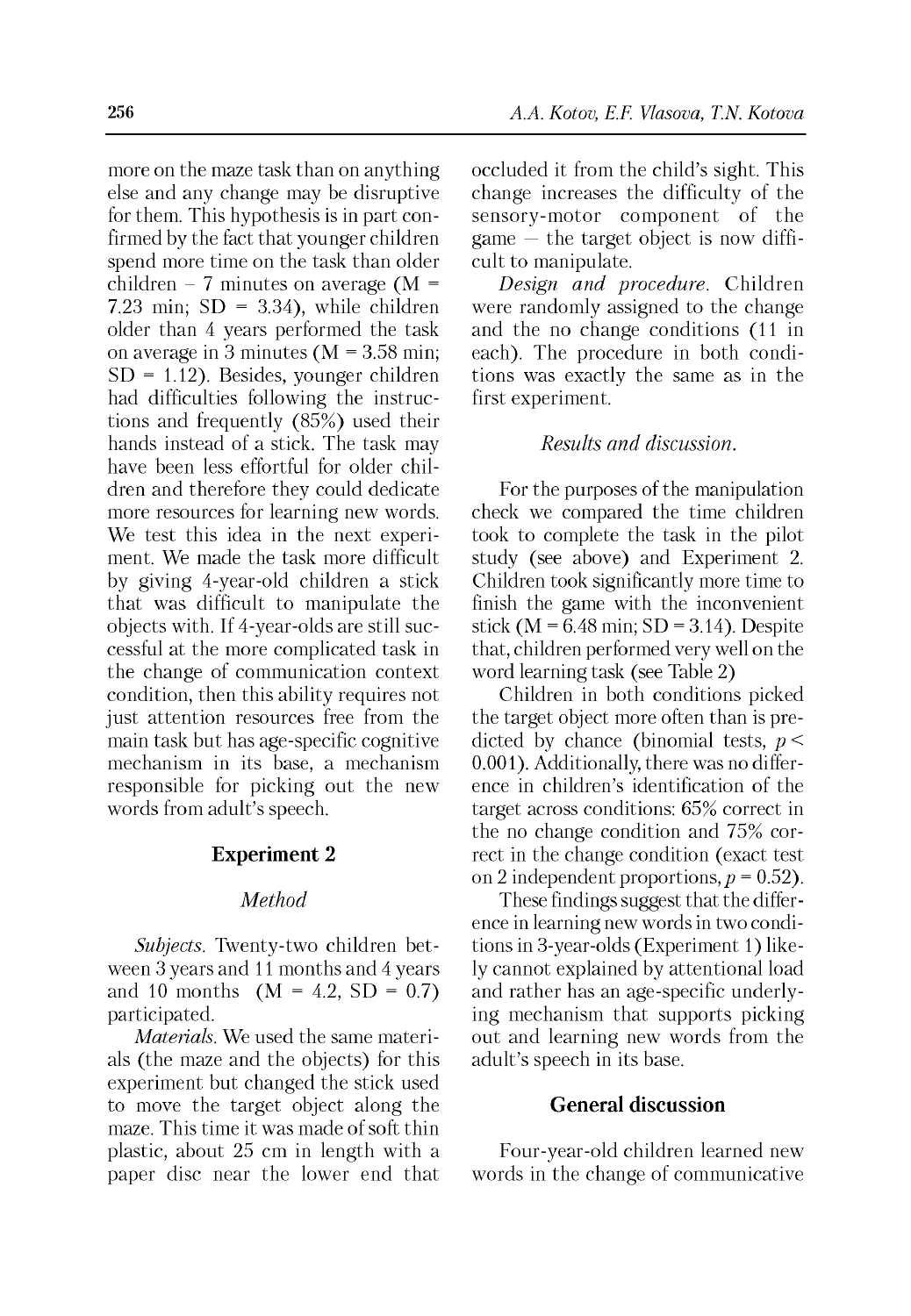| <b>Conditions</b>       | Correct answers $(\%)$ | Incorrect answers $(\%)$ | Total   |
|-------------------------|------------------------|--------------------------|---------|
| The change condition    | 8 (75)                 | 3(25)                    | 11(100) |
| The no change condition | 7(65)                  | 4 (35)                   | 11(100) |

Performance of the comprehension test in both conditions in 4-year-olds

context condition unlike 3-year-olds who could learn new words only when the communication context did not change. It seems that children after 4 years of age are not affected by changes in addresses of verbal messages and can still single out a new word and remember it even when the message is not addressed to them. However before 4 years characteristics of the communicative contexts allow them to decide if a new word is worth of their attention or if it is addressed to someone else. Surprisingly, some studies show that 2 3-year-olds can acquire novel words from overheard speech, and they can learn also with a speaker who was present on video (Akhtar, Jipson, & Callanan, 2001; O'Doherty et al., 2011).

The novelty of our research lies in the fact that the object named by the adult didn't differ in its familiarity to another adult. Such method is quite common in research dedicated to the role of shared knowledge (Akhtar et al., 1996; Diesendruck & Markson, 2001). Shared/non shared knowledge in such research has to do with the difference in the amount of the information perceived by the child and the adult. In our research we relied on perceptual information to a smaller extent. By varying the communicative context, we induced different interpretations of the same pragmatic information in children. When the child thought that the information was addressed to him/her, it was interpreted as a signal to pay attention. However when the child thought that the information was addressed to another adult it was perceived as the background, irrelevant information. The fact that 3-year-olds' performance in the word learning task differed due to this interpretation suggests that children rely not only on perceptual information (available since 2 years old) but also on pragmatic characteristics of verbal messages.

It is possible that such learning differences are explained not only by the development of the child's cognitive and attentional abilities but also by the change in the social situation of his development. For example, it is known that after 2 years parents start using several names for the same object ("Look, it's a car. It's a truck") whereas before that age they avoid it (Callanan & Sabbagh, 2004; Mervis & Mervis, 1982). Furthermore, there is direct correlation between the frequency of parents' use of double names and the child's ability to remember the meanings of new words. Thus, parents use simpler naming strategies — to ease the learning — on early stages of lexical development and more complex strategies — to challenge the learning  $-$  on later stages. The situation may be similar when children rely on the communicative context to define the addressee of the new word. When talking to 3-year-olds, parents more often turn their attention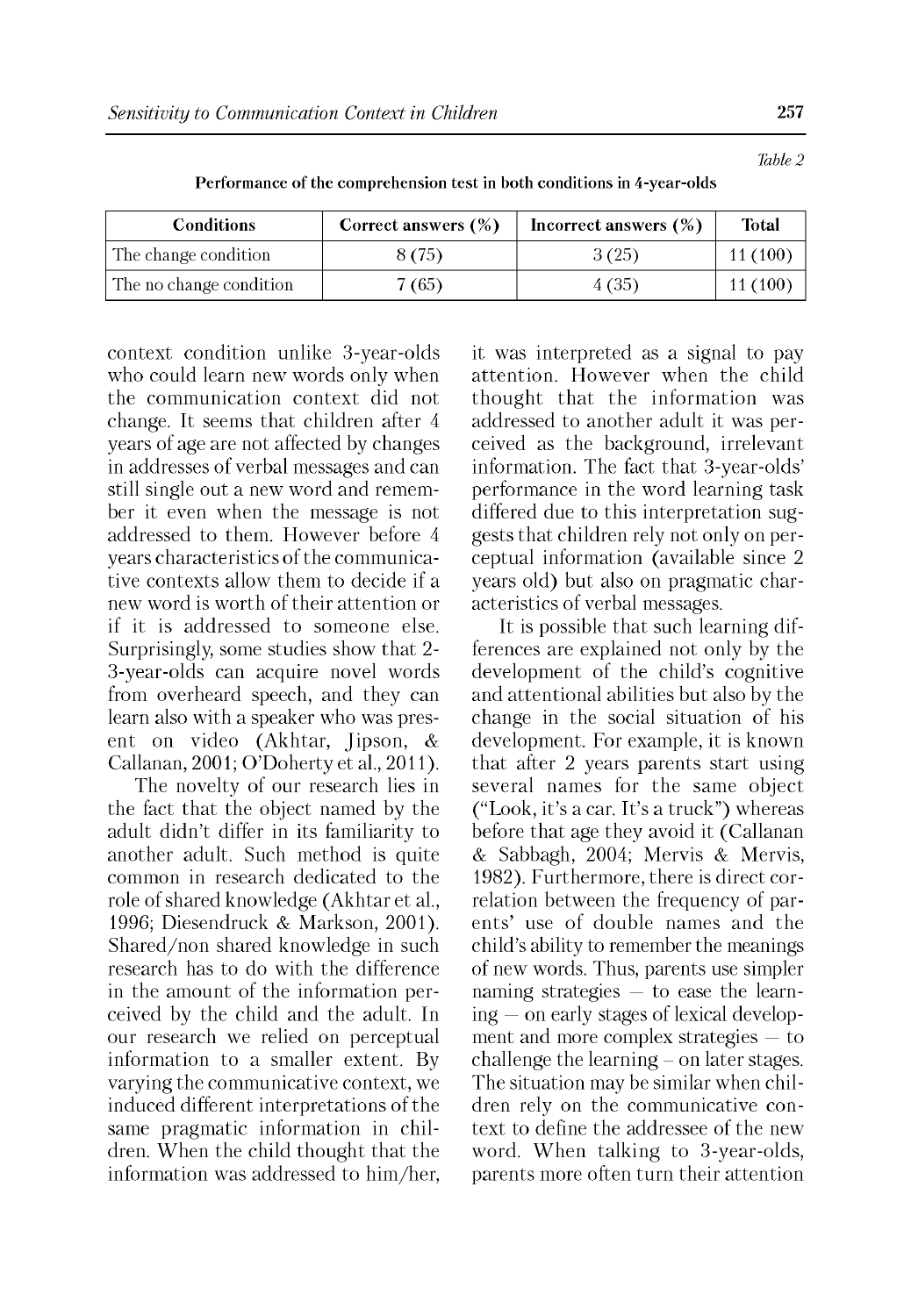to other adults and then back to the child, thus, moving away from the strategy of motherese addressed strictly to the child. Consequently, as the amount of words in adults' speech addressed to the child increases it is important for children to be able to exclude words not addressed to them to simplify the learning. Future research may investigate if any features of parental behavior provide cues for children to do so.

Why could 4-year-olds remember new words even when the communicative context was changed? If they don't use changes to the communicative context as a cue that the message is not addressed to them then the learning situation must be more complicated for them than for younger children as they have to attend to all words, not only those addressed to them directly. On the other side, determining the addressee of the message is based on the interpretation of the second instruction. Children after 4-5 years might pay more attention to the adult's instruction. For example, they know that the instruction can be addressed to a group of listeners, not just one. Such changes can be related to the change in the social context of development, for example, to more frequent involvement of children in group activities after 4 years of age. The fact that the instruction is repeated doesn't mean the child shouldn't listen to it. This will require additional clues such as understanding that two adults are united by the common activity.

Overall our study demonstrates that 3-year-olds could learn new words only when the communicative context was constant, but 4-year-olds could learn new words in change and no change conditions.

### **Acknowledgements**

We wish to thank Dr. Maria Osina for her comments on earlier versions of the manuscript and Lera Gudkova for her help with the data collection.

### **References**

- Akhtar, N., Carpenter, M., & Tomasello, M. (1996). The role of discourse novelty in early word learning. *Child Development,* 67(2), 635-645. doi:10.2307/1131837
- Akhtar, N., Jipson, J., & Callanan, M. A. (2001). Learning words through overhearing. *Child Development,* 72(2), 416-430.
- Callanan, M., & Sabbagh, M. A. (2004). Multiple labels for objects in conversations with young children: Parents' language and children's developing expectations about word meanings. *Developmental Psychology,* 40(5), 746-763. doi:10.1037/0012-1649.40.5.746
- Carey, S., & Bartlett, E. (1978). Acquiring a single new word. *Papers and Reports on Child Language Development, 15,* 17-29.
- Diesendruck, G., & Markson, L. (2001). Children's avoidance of lexical overlap: a pragmatic account. *Developmental Psychology,* 37(5), 630-641.
- Henderson, A. M. E., & Graham, S. A. (2005). Two-year-olds' appreciation of the shared nature of novel object labels. *Journal of Cognition and Development*, 6(3), 381-402.
- Landau, B., Smith, L., & Jones, S. (1998). Object perception and object naming in early development. *Trends in Cognitive Sciences,* 2(1), 19-24.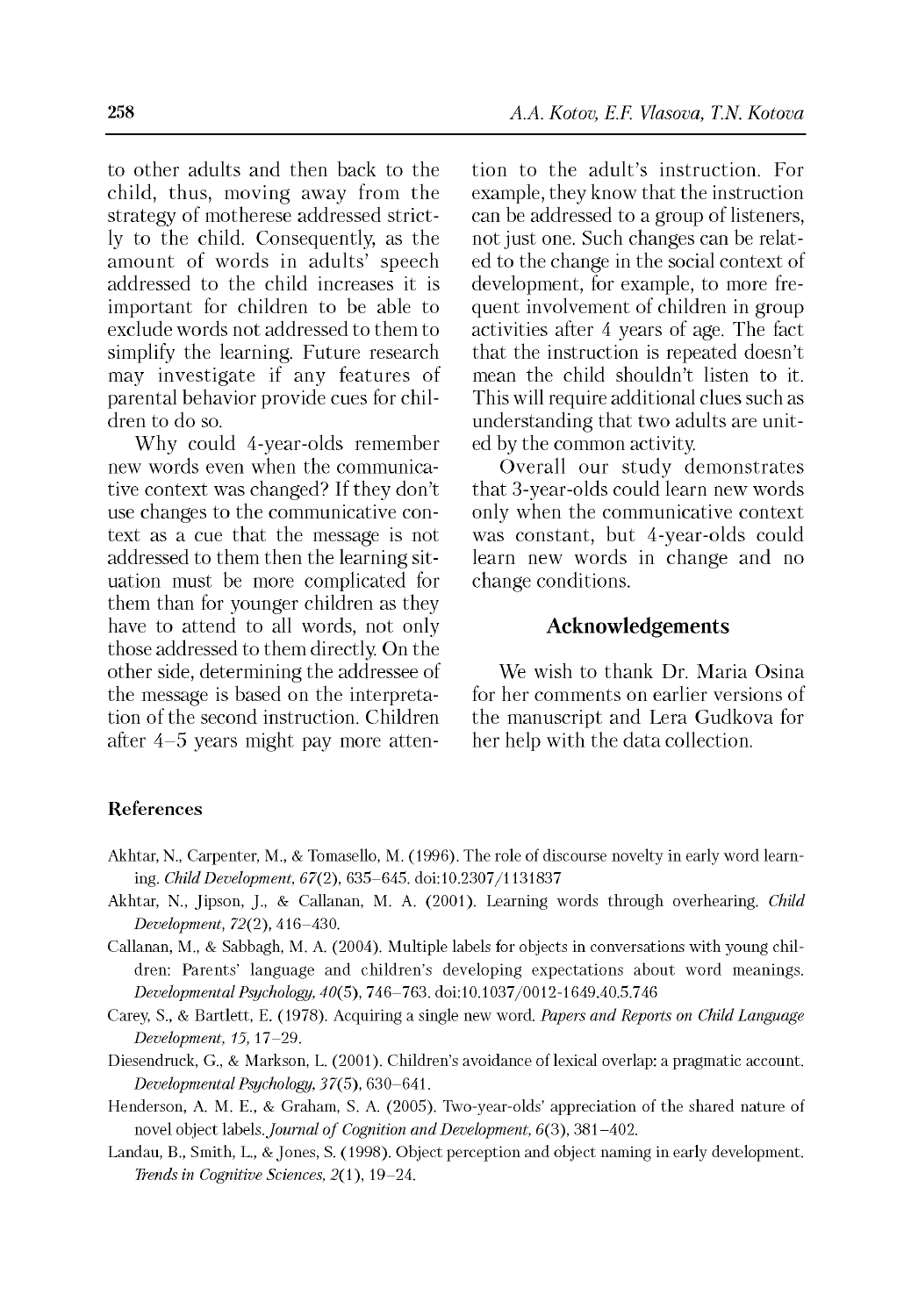- Markman, E. M. (1991). *Categorization and naming in children. Problems of induction*. Cambridge, MA: The MIT Press.
- Merriman, W. E., & Bowman, L. L. (1989). The mutual exclusivity bias in children's word learning. *Monographs of the Society for Research in Child Development,* 54(3-4), 1-132.
- Mervis, C. B., & Mervis, C. A. (1982). Leopards are kitty-cats: Object labeling by mothers for their thirteen-month-olds. *Child Development, 53,* 267-273.
- Moll, H., Carpenter, M., & Tomasello, M. (2014). Two- and 3-year-olds know what others have and have not heard. *Journal of Cognition and Development*,  $15(1)$ ,  $12-21$ . doi:10.1080/15248372.2012.710865
- O'Doherty, K., Troseth, G. L., Shimpi, P. M., Goldenberg, E., Akhtar, N., & Saylor, M. M. (2011). Third party social interaction and word learning from video. *Child Development,* 82(3), 902-915.
- O'Neill, D. K. (1996). Two-year-old children's sensitivity to a parent's knowledge state when making requests. *Child Development,* 67(2), 659-677.
- Tomasello, M. (2008). *Origins of human communication*. Cambridge, MA/London, UK: A Bradford Book/The MIT Press.
- Tomasello, M., & Haberl, K. (2003). Understanding attention: 12- and 18-month-olds know what is new for other persons. *Developmental Psychology,* 39(5), 906-912.
- Vlach, H. A., & Sandhofer C. M. (2011) Developmental differences in children's context-dependent word learning. *Journal of Experimental Child Psychology*, 108(2), 394-401.
- Woodward, A. L. (2004). Infants' use of action knowledge to get a grasp on words. In S. R. Waxman (Ed.), *Weaving a lexicon* (pp. 149-172). Cambridge, MA: The MIT Press.



Alexey A. Kotov — senior research fellow, laboratory for cognitive research, School of Psychology, Faculty of Social Sciences, National Research University Higher School of Economics, Ph.D.

Research area: cognitive development, category learning, language development.

E-mail: [al.kotov@gmail.com](mailto:al.kotov@gmail.com)



Elizaveta F. Vlasova — Ph.D. student, research fellow, laboratory for cognitive research, Russian Academy of National Economy and Public Administration.

Research area: cognitive development, category learning, language development.

E-mail: [elizabeth.vlasova@gmail.com](mailto:elizabeth.vlasova@gmail.com)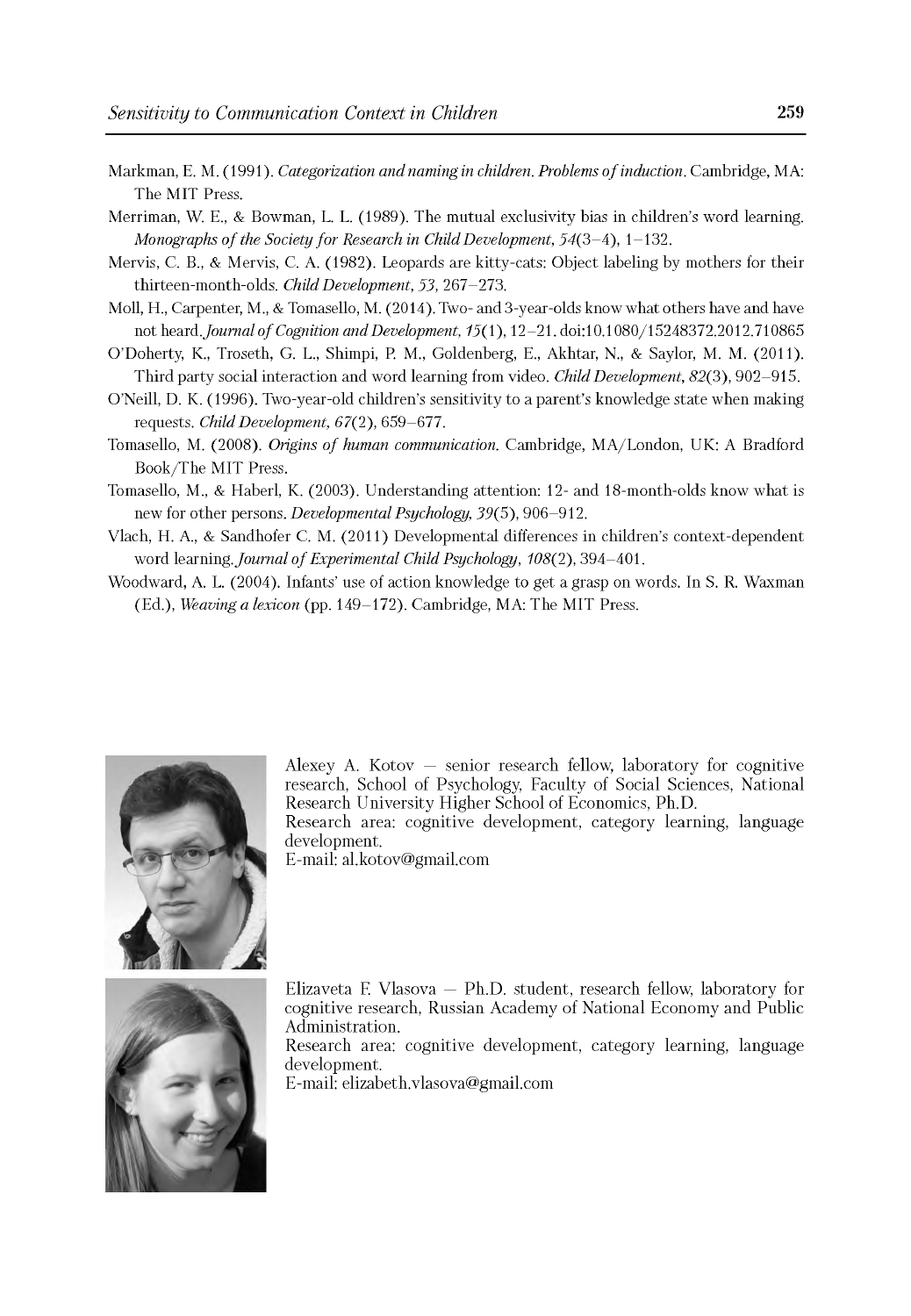

Tatyana N. Kotova — senior research fellow, laboratory for cognitive research, Russian Academy of National Economy and Public Administration, Ph.D. Research area: cognitive development, category learning, language

development.

E-mail: [tkotova@gmail.com](mailto:tkotova@gmail.com)

### **Чувствительность к коммуникативному контексту у детей 3 и 4 лет при усвоении ими значений новых слов**

**А.А. Котов", Е.Ф. Власоваь, Т.Н. Котоваь**

*a Национальный исследовательский университет «Высшая школа экономики», 101000, Россия, Москва, ул. Мясницкая, д. 20*

*ь Российская академия народного хозяйства и государственной службы при Президенте РФ, 119571, Россия, Москва, проспект Вернадского, д. 82, стр. 1*

#### **Резюме**

В исследовании проверялась гипотеза о том, используют ли дети 3 и 4 лет информацию о социальном контексте, создаваемом взрослым, для научения значениям новых слов. В жизни ребенка распространены ситуации, где присутствуют другие потенциальные адресаты сообщения, и ему необходимо правильно оценивать, кому именно адресовано новое слово. Такая способность позволяет существенно упростить ситуацию научения новым словам - сделать научение избирательным, снизить уровень сложности посредством ограничения количества воспринимаемых слов. Мы предполагали, что при появлении новой информации внимание ребенка привлекается к ней лишь в случае, если сохраняется коммуникативный контекст (например, при сохранении сюжета игры и присутствии только тех людей, которые были при ее создании). Если же новая информация появляется при изменении коммуникативного контекста (например, при появлении во время игры нового участника, который не присутствовал при обсуждении правил игры и потому не может знать о ее особенностях), то такая информация не должна привлекать внимание ребенка. В эксперименте детям произносили новое слово в одном из двух условий: при сохранении общего со взрослым коммуникативного контекста и при его изменении - появлении в ситуации нового взрослого. В результаты мы обнаружили, что усвоение нового слова у детей 3 лет происходило только в условиях сохранения коммуникативного контекста, а у детей 4 лет новое слово усваивалось в любом условии. Дополнительное исследование показало, что разница между детьми 3 и 4 лет в усвоении значений новых слов не зависит от уровня сложности выполняемой ими задачи.

**Ключевые слова:** развитие речи, усвоение новых слов, социальные подсказки, коммуникативный контекст, память.